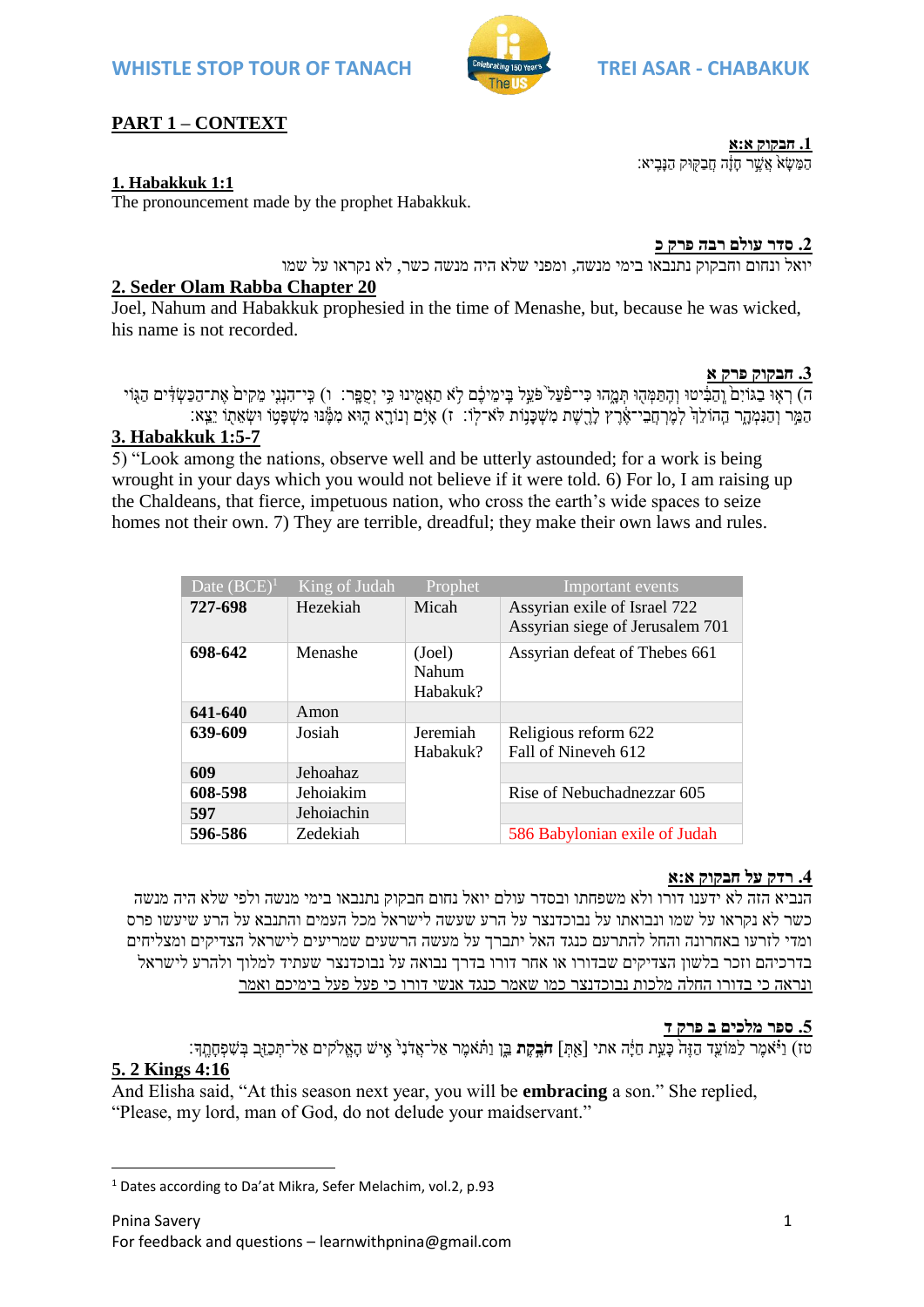

# **PART 2 – CONTENT**

## **Section A – Chapters 1-2: Dialogue with God**

**.6 חבקוק פרק א** ב) עַד־אָנָה יקוק שַׁוַּעְתִּי וְלֹא תִשְׁמֻע אֵזְעַק אֲלֵיךָ חַמֲס וְלֹא תוֹשֵׁיעַ: ג) לֵמֵּה תַרְאֵנִי אַוֵּן וְעַמֵל תַּבִּ֫יט וְשִׂד וְחַמֵּס לִנְגִדֵּי וַיְה ָ֧ י ר ִ֦ יב ּומָׂ דּ֖ ֹון י שִָֽׂ א׃ ד( **עַל־כֵּן֙ תָּ פֶ֣ ּוג תֹורָָּ֔ ה** ְו ִֽלֹּא־ֵיֵֹ֥צא ָׂל ּ֖נַצח מ ְשָָׂ֑פט ֤כי ָׂר ָׂש֙ע ַמ ְכ ֶׁ֣תיר את־ַה ַצ ָ֔דיק ַעל־ֵֶ֛כן ֵיֵֹ֥צא מ ְשָּׂ֖פט מעקל:

## **6. Habakkuk Chapter 1**

2) How long, O Lord, shall I cry out and You not listen, shall I shout to You, "Violence!" And You not save? 3) Why do You make me see iniquity [why] do You look upon wrong? Raiding and violence are before me, strife continues and contention goes on. 4) **That is why Torah weakens** and justice never emerges; for the villain hedges in the just man— therefore judgment emerges deformed.

#### **.7 חבקוק פרק ב:א-ד**

א) עַל־מְשָׁמַרְתֵּי אֱעֱמֹ֫דָה וְאֶתְיַצָּבַה עַל־מַצְוֹר וַאֲצַפֶּה לִרְאוֹת<sup>ְ</sup> מַה־יָדַבֵּר־בִּי וּמֵה אֲשִׁיב עַל־תִּוֹכָחָתֵּי: **ב**) וַיֵּעֲנֵנִי יקוק וַיֹּאמֶר כְּתִוֹּב חָזֹוֹן וּבָאֵר עַל־הַלֻּחֲוֹת לְמֵעַן יָרִוּץ קְוֹרֵא בְוֹ: ג) כִּי עוֹד חָזוֹן לַמּוֹעֵד וְיָפֵח לַקֵּץ וְלָא יְכַזֶב אִם־יִתְמַהִמַּה ָחַכֶּה־לֹוֹ כִּי־בְא יָבָא לְא יָאַחֲר: ד) הָנֵּה עַפְּלֵֹה לֹא־יֵשְׁרֵה נַפְשָׁוֹ **בְּוֹ וְצַדִּיִק בֵּאֱמוּנַתְּו** יִחָיֵה

### **7. Habakkuk Chapter 2:1-4**

1) On my watch I will stand, and I will set myself upon a fortress, and I will look out to see what He will speak to me and what I will reply when I am reproved. 2) And the Lord answered me and said: Write the vision and explain it upon the tablets, so that one may read it swiftly. 3) For there shall be another vision for the appointed time; and He shall speak of the end, and it shall not fail; though it tarry, wait for it, for it shall surely come; it shall not delay. 4) Behold, it is puffed up-his soul is not upright within him, but **the righteous shall live by his faith.**

#### **Section B – Chapter 3: Song of Praise to God**

**.8 חבקוק פרק ג:א** תִּפְלָּה לַחֲבַקִּוּק הַנַּבִיא עַל שָׁגִיֹּנִוֹת

### **8. Habakkuk Chapter 3:1**

A prayer of Habakkuk the prophet on the Shigoneth.

#### **9. Rashi on Habakkuk 3:1**

**On the Shigoneth:** This may be interpreted according to the Targum. However, according to the apparent meaning, Habakkuk is begging for mercy for himself because he spoke rebelliously: (1: 4) "Therefore Torah is slackened," and (verse 14) "You have made man like the fish of the sea." He criticized the Divine standard of justice.

**.10 חבקוק ג:יח-יט**

יח) <u>וַאֲנִי בֵּיקוק אֲעֲלֹ</u>וֹזה אגִילה בֵּאלֹקי יִשְׁעֵי יט) יקוק אֲדֹנ<sup>ֶּ</sup> חֵילִׂי וַיּשֶׂם רַגְלָ<sup>נְ</sup> כַאֲיּלֹוֹת וְעַל בִּמוֹתֵי יַדְרְכֵנִי לַמְנַצֵּח בּנגינוֹתי

#### **10. Habakkuk Chapter 3: 18-19**

18) Yet, I will rejoice in the Lord; I will jubilate in the God of my salvation. 19) God the Lord is my strength. He made my feet [as swift] as the hind's, and he guides me on my high places. To the conductor [to play] with my melodies!